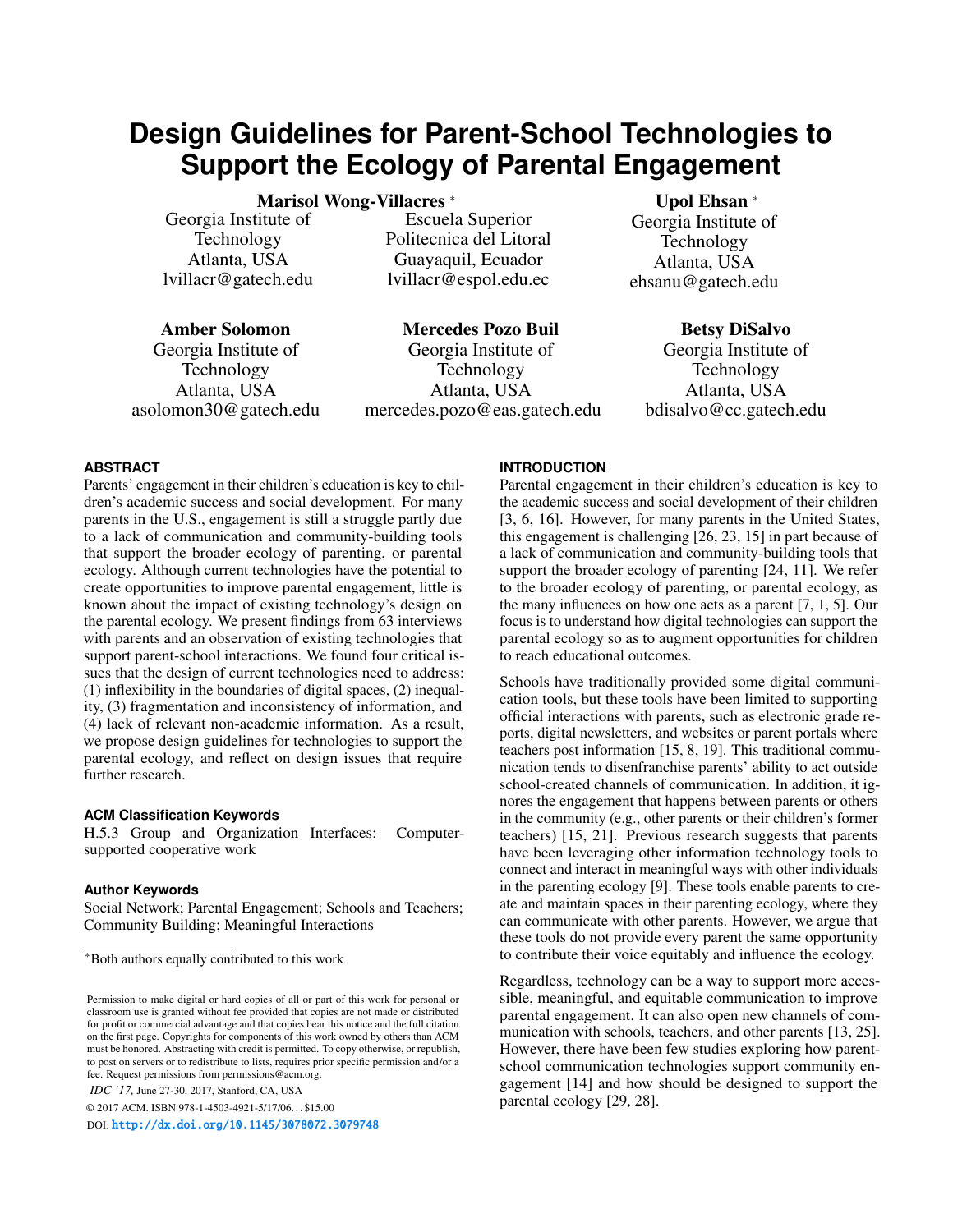To address these issues, we expand existing work on parents and technology by studying technologies' ability to facilitate meaningful interactions in the parental ecology. Based on the work of Hughes et al. [\[17\]](#page-9-15), we define *meaningful interactions* as the communicative activities in which all parties can express their experiences and interests, and make sense of others' expressions in terms of their own particular purposes and agendas. To better understand the structures and resources that support the interactions amongst members of the ecology, we use the concept of *space* described by Barton et al. [\[1\]](#page-9-7). They define a *space* as a setting in which people come together to pursuit desirable outcomes. Looking at the digital and non-digital spaces of the parenting ecology allows us to identify social norms for participating in those spaces, the tools they use to support the shared participation, and the types of interactions the spaces support.

In this paper, we present the findings from 63 interviews with parents as well as observations of parents and schools/teachers interactions in existing digital spaces. This study focuses on parents as a response to parents' lack of voice in the existing communications technologies hosted by schools. We recognize that teachers and schools may have different needs and agendas for communications and are important actors in the parenting ecology. However, our findings and previous research suggest that existing technologies do not support meaningful interactions amongst individuals of the parenting ecology. Instead, these technologies tend to reinforce power and equity issues between schools and parents, as well as amongst parents.

We contribute in three ways to the growing body of research on the design of parent-school communication technologies. First, we examine existing parent-school communication technologies beyond the operational issues of their integration in schools and homes. We provide a rich description of the issues and opportunities of improvement in these technologies in terms of parental engagement within the parenting ecology. Second, drawing from our findings and inspired by previous work on parents, technology, and education [\[9,](#page-9-12) [2\]](#page-9-16), we derive design guidelines for digital interaction spaces that support parents' engagement with their children's education. Third, we identify a research agenda for the creation of such digital interaction spaces.

We begin this paper by reviewing previous research on the notion of parental engagement and the impact of technology in parent-school relationships. Next, we describe the methods and findings from our study, focusing on the role of technologies in supporting spaces of interaction within a parenting ecology. Finally, we conclude by proposing design guidelines for interaction spaces and reflect on design issues that require further research such as privacy and community management.

#### **RELATED WORK**

In this section we provide a rationale for focusing on parental *engagement* instead of the traditional concept of parental *involvement*. We then explain the relevance of meaningful interactions for the parenting ecology. Finally, we establish differences between our work and previous work on technology and parental engagement.

#### **From Parental Involvement to Parental Engagement**

Educational research has traditionally used the term *parental involvement* to define activities and ways for parents to interact with the school environment [\[16,](#page-9-2) [12,](#page-9-17) [3\]](#page-9-0). These activities are determined to be extremely relevant to the growth and development of children [\[27,](#page-10-5) [16,](#page-9-2) [12\]](#page-9-17). However, the term parental involvement does not adequately portray the dynamic nature of parents' participation in schools [\[1,](#page-9-7) [7\]](#page-9-6). Thus, in our study we chose to use the term *engagement* as defined by Barton et al.'s [\[1\]](#page-9-7). They conceptualize parental *engagement* as the dynamic, distributed, and interactive process that parents go through to navigate barriers between home and school. They propose parental engagement as a relational phenomenon among parents, teachers, and communities framed by the spaces in which the engagement happens. Such spaces are the underlying structures and resources where parents can engage in meaningful exchanges to establish their presence at school and influence it in nontraditional and informal ways.

Exploring technology-mediated parent-school interactions through the lens of engagement enables us to move beyond describing how parents use or complain about technologies imposed by schools. Furthermore, it allows us to identify gaps and opportunities in existing technologies to foster the creation of spaces where parents can interact in the parental ecology.

#### **Meaningful Interactions**

Interactions amongst parents and schools is an issue of concern for educational researchers. Parent-school interactions entail mostly the delivery of school-directed information (e.g., parent-teacher conferences where teachers inform parents about their child's progress and activities, an email with a newsletter, etc.) [\[11\]](#page-9-5). However, these restricted types of exchanges tend to hinder parental agency to impact the school environment [\[15,](#page-9-4) [21,](#page-9-11) [17\]](#page-9-15). Teachers tend to interact with parents as if they are visitors [\[20\]](#page-9-18). Thus, feeling unwelcomed, parents tend to perceive that their interests and ideas for improvement are not considered valuable.

For these reasons, many researchers have argued that parentschool interactions need to go beyond the exchange of depersonalized information, and instead, focus on building real connections between all individuals of the parenting ecology and be meaningful for all parties [\[15,](#page-9-4) [2,](#page-9-16) [17,](#page-9-15) [14\]](#page-9-14). These interactions need to be meaningful for all parties [\[17,](#page-9-15) [14\]](#page-9-14). *Meaningful interactions* enable all parties to represent their practices (e.g., home practices, school practices, teacher's and parents' practices) and interests to impact the schooling environment. Moreover, meaningful interactions allow participants to interpret others' shared information in terms of their own particular purposes and agendas. To better understand technology's role in the parent-school relationship, we analyze parent-school physical and digital interactions through the lens of meaningful interactions.

#### **Parental Engagement and Technology Use**

Research on the role of technology in parental engagement has mostly focused on assessing parents' and teachers' perceptions of how useful technologies are. For example, previous work has established that parents perceive parent portals and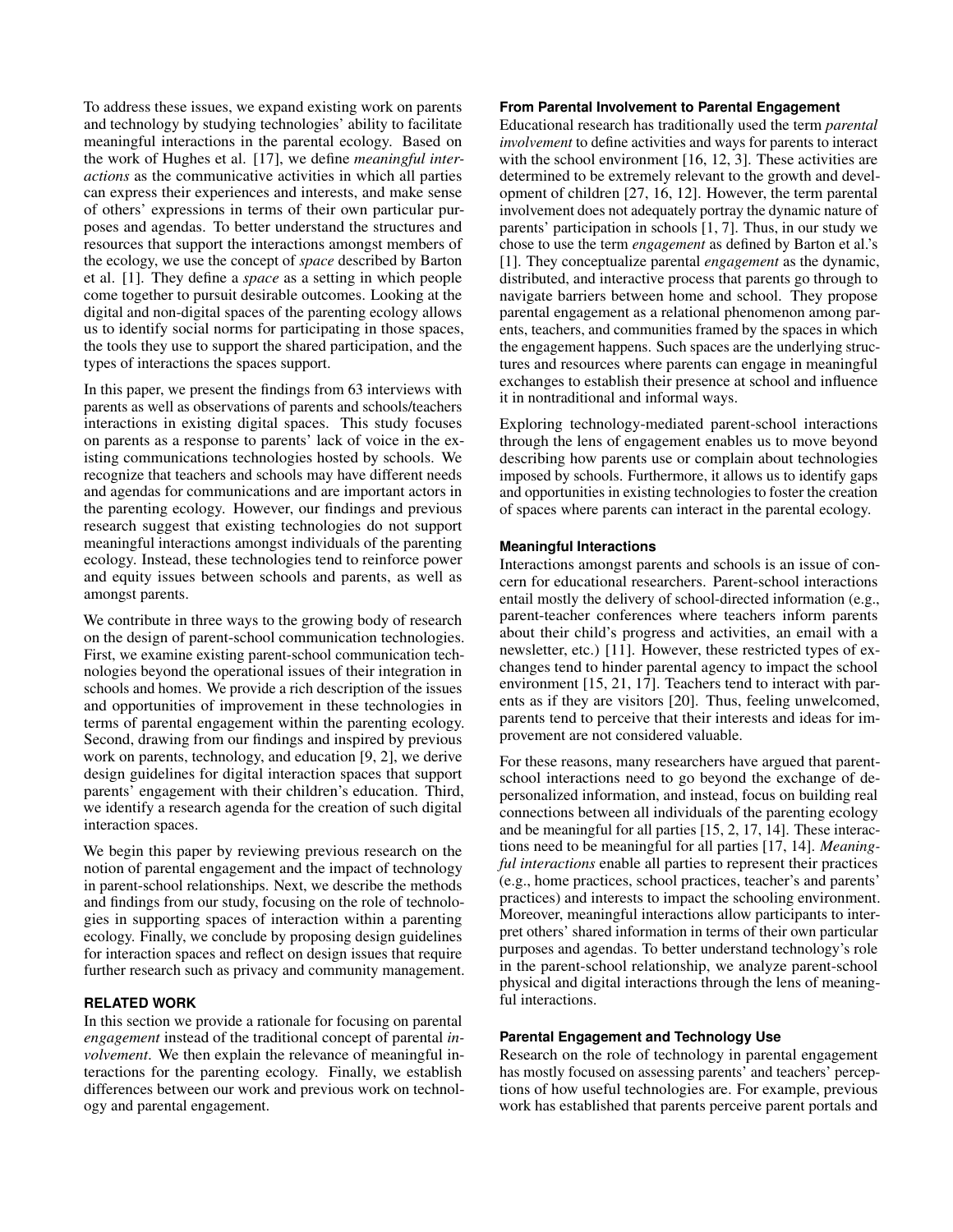electronic progress to be useful for being more aware of their children's academic performance [\[10,](#page-9-19) [8\]](#page-9-9). Nelms [\[22\]](#page-9-20) found that many parents appreciate email-based communication and feel that technology allows them to ask questions and voice concerns. Grujanac [\[15\]](#page-9-4) demonstrated that schools and teachers tend to resist operational procedures introduced by new technology due to lack of adequate training or support to integrate these practices into their routines .

Unlike existing research, our study focuses on identifying and studying the spaces for parental engagement that existing technologies are fostering. Our approach attempts to inform the design of new technologies that foster equitable partnerships between schools and parents.

# **Parental Engagement and Technology Design**

In regards to HCI-related research, parents in children's education are an emergent audience. Research on the topic has proposed the use of existing/new technologies such as videotapes [\[17\]](#page-9-15), online forums [\[2\]](#page-9-16), social networking sites [\[29\]](#page-10-3), and learning suites [\[28\]](#page-10-4) to help parents, teachers, and children participate in school-based activities. However, no previous studies have focused on the design of parent-school technologies to support parental engagement from a community-based, ecological perspective.

Although prior research has provided some design implications, it has not focused on supporting the parental ecology. For example, work on parents' practices when seeking educational information for their children [\[9,](#page-9-12) [18\]](#page-9-21) suggested parentschool communication technology should allow both parents and teachers to have an impact at school, consider parents' reading and writing levels, and facilitate parent-led initiatives rather than school-authored ones as the only way of communication.

We extend HCI-related research on technology design for parental engagement by providing detailed design guidelines for a digital interaction space that supports equitable voices in the parental ecology. Our goal is to harness technology's potential to strengthen social systems related to parenting and education.

# **METHODS**

To understand the impact of existing parent-school technology's design aspects on the parental ecology, we analyzed interviews with parents on the technology they use to communicate with schools and stay informed on their child's progress and observed parents using existing parent-school related technologies.

## **Parent Interviews**

We analyzed 63 semi-structured interviews conducted with parents in the U.S. to understand the types of parent-school interactions that communication technologies currently support. These interviews were from a larger study about parents' strategies for finding learning opportunities for their children [\[9\]](#page-9-12).

Interviews included questions on the relationship between parents and teachers and the technologies they use to communicate. Participants were from three different audiences: 28

parents were from a low socioeconomic status (SES) from a southern U.S. urban area, 15 parents were from a high-SES in small towns and rural areas in the Midwest of the U.S., and 20 parents were from a high SES in suburban and urban areas across the U.S., mainly concentrated in the southeast. The age of participants' children varied from one to eighteen years old.

# **Technology Observations**

In addition to the 63 interviews, we reached out to 9 parents and 2 teachers from various backgrounds to understand technology's role in supporting parents' creation of online communication spaces. We asked these informants to direct us to the current technologies parents and schools use to interact with each other (e.g., Class Dojo, email, Facebook pages/groups, etc.). We observed one informant using technologies that require private access such as school email, Class Dojo, and closed groups of parents on Facebook. We also interacted with publicly available technologies (school Facebook pages, schools' websites, and teachers' blogs). We took detailed notes of the content managed in these tools, as well as on the existing online interactions taking place.

#### **Data Analysis**

Interviews were transcribed, and participants' names were anonymized and replaced with pseudonyms. Using the transcripts and the notes taken during our observations of the technologies, we conducted an inductive approach to data analysis, grounded in coding techniques. We generated a set of codes that described patterns related to technology support for spaces of interaction and meaningful interactions. Then, an iterative analytic process allowed us to generate themes that were reduced over time and that led to the findings we present in this paper.

# **FINDINGS**

We organize our findings based on the concept of *spaces* within the parenting ecology. This focus on spaces allowed us to identify the underlying structures and resources available for parents to engage in meaningful interactions and establish their presence in schools. In this section, we first define the spaces we identified from our investigations. Then, we provide a review of existing parent-school technologies in terms of their role in parents' creation and maintenance of interaction spaces. Last, we describe the issues and opportunities existing technologies entail for supporting the parental ecology.

# **Interaction Spaces**

Based on our findings, we extend Barton et al.'s work [\[1\]](#page-9-7) and propose a new categorization of spaces based on the ownership of the space. We identify two types of spaces where parents can interact in meaningful ways: *formal* and *informal*. *Formal spaces* are owned by a school or a school endorsed organization, like the Parent Teacher Association (PTA). *Informal spaces* are owned by parents, e.g., parents informal meetings with teachers when they are picking up their children from school, and parent groups on Facebook.

Our findings also show that spaces can be characterized by interactions both in the physical and digital world. Sometimes digital interactions help maintain spaces in the physical-world.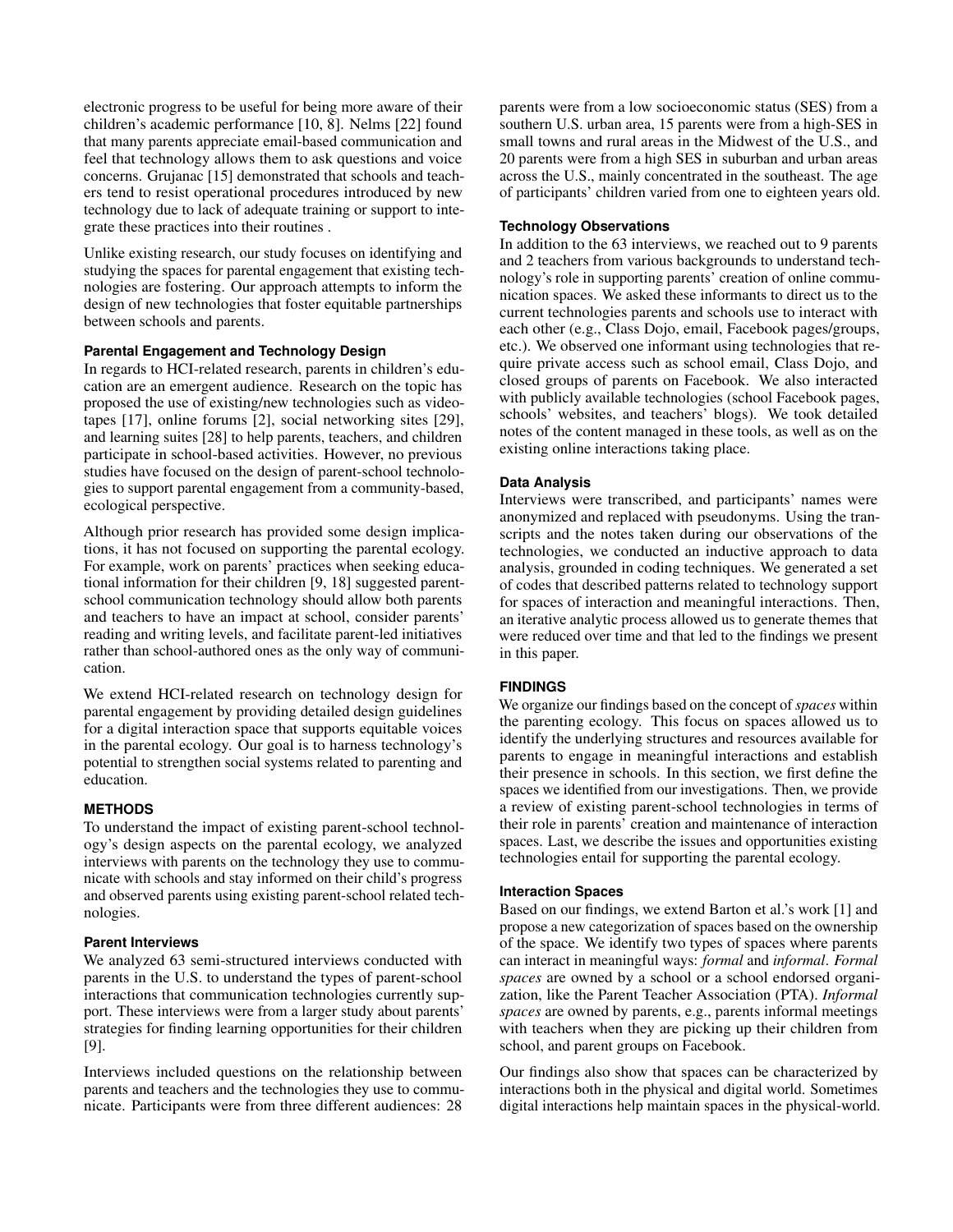For example, the exchange of text messages and emails between parents and teachers informs parent-teacher informal conversations during pick-up time. Other times, spaces are created and maintained by almost-only digital interactions. This is the case of school's Facebook pages and websites.

#### *Formal Spaces*

Both interviews and our observations of digital environments show that most parent-school interactions in formal spaces (e.g., the classroom, science nights, and school's Facebook page) involve the exchange of school-directed information only. These findings are in line with previous work, which found schools often define the terms of home-school relationship [\[17,](#page-9-15) [14\]](#page-9-14).

When meaningful interactions occur in formal spaces, it is often the result of two communication mechanisms. The first mechanism is actualized by parents' efforts to connect with a member of the school (e.g., a teacher) and to construct a close relationship with that member. For that purpose, parents and teachers use mostly face-to-face interactions supported by personal communication technologies, such as SMS, email, and cellphone calls. Most parents explained this constant communication allows them to have more agency in the communication.

The second mechanism entails school's and teachers' efforts to suggest information (e.g., about extra curricular activities) instead of imposing it (e.g., progress reports or calls for mandatory school events). In our interviews, parents mentioned they utilized these opportunities to help their children explore new learning experiences according to both their, and their children's purpose.

## *Informal Spaces*

Informal spaces are spaces created by parents inside or outside formal spaces. Many parents shared their stories of creating informal spaces within the school by consistently interacting with teachers or other school actors. In addition, many parents attempt to participate in spaces for meaningful interactions with other parents and teachers outside the school (e.g., cell phone conversations, WhatsApp and Facebook groups). In these spaces, parental voices can flourish– parents can express themselves without potential judgment from teachers or school-based moderators. Parents with access to such spaces are more empowered to make decisions about their child's academic life. For example, Carolina shared how she harnesses these informal spaces to support her daughter's academic success.

*"Then when she [Mia, Carolina's daughter] adds the AP classes into it, it will be interesting to see how that all kind of plays out. A lot of my friends at church have kids that have already gone through high school, or not gone all the way through but have kids higher than what Mia is. I call them up and say, 'OK. Now what do we do?' Or even just asking about teachers. I mean your child is going to have that teacher but sometimes it's nice to know: Is it a hard teacher? What are the quirks of this teacher? So that you can kind of prepare her to kind of work around."* [Carolina, mother of a high-schooler]

Many parents also described how they capitalize their use of social media, such as Facebook and WhatsApp, to participate in parent-to-parent informal spaces. For example, Renata told us how she used Facebook as an informal space to gain perspectives from other parents' opinions.

*" I would go on Facebook and post something and see what my friends who have kids the same age might recommend. Yeah. If there's something ...say, 'Hey. My kid needs extra help in history. What do you know that's out there' then I might type something and then with how Facebook works in 30 minutes you've got 10 different ideas come in at you."* [Renata, mother of a middleschooler]

Parents' accounts on their participation in informal spaces for parent-to-parent interactions strongly suggest these spaces are key for a successful engagement. Next, we describe the current parent-school communication technologies in terms of their role in the creation and maintenance of formal and informal spaces of interaction.

## **Technologies and Interaction Spaces**

In this section, we describe the technologies parent and schools are using to communicate. We have grouped these technologies in the following categories: technologies for classroom management, technologies for community-building, and technologies for personal communications. In contrast to previous work on technology and parental engagement, our descriptions of these technologies focus on the support they provide to the creation of interaction spaces.

#### *Technology for Classroom Management*

Classroom management technologies allow schools to create digital *formal spaces*. Schools use these technologies to inform parents on their child's academic progress or behavior. For example, Class Dojo is a cross-platform application for community-building where teachers post photos or videos of moments in the classroom to help parents stay informed on what their child did in class. Parents can also instant message teachers, but not to other parents. Other technologies for classroom management include customized versions of "parent portals" offered by various school districts and schools . These are web-based applications where teachers can post students' grades for parents to see and send messages to parents. Although these technologies allow for parents to communicate with individual teachers, most interviewed parents indicated they would rather use personal technologies such as email and SMS to support their interactions with teachers.

#### *Technology for Community Building*

Both interviews and technology observations demonstrated schools and school-related organizations use social media sites to create *formal spaces*. Likewise, these technologies are being used by parents to create *informal spaces* where they can interact with other parents and teachers.

From our observation of school-related digital technology we learned that schools use their Facebook pages as formal spaces for broadcasting school-related information (e.g., events or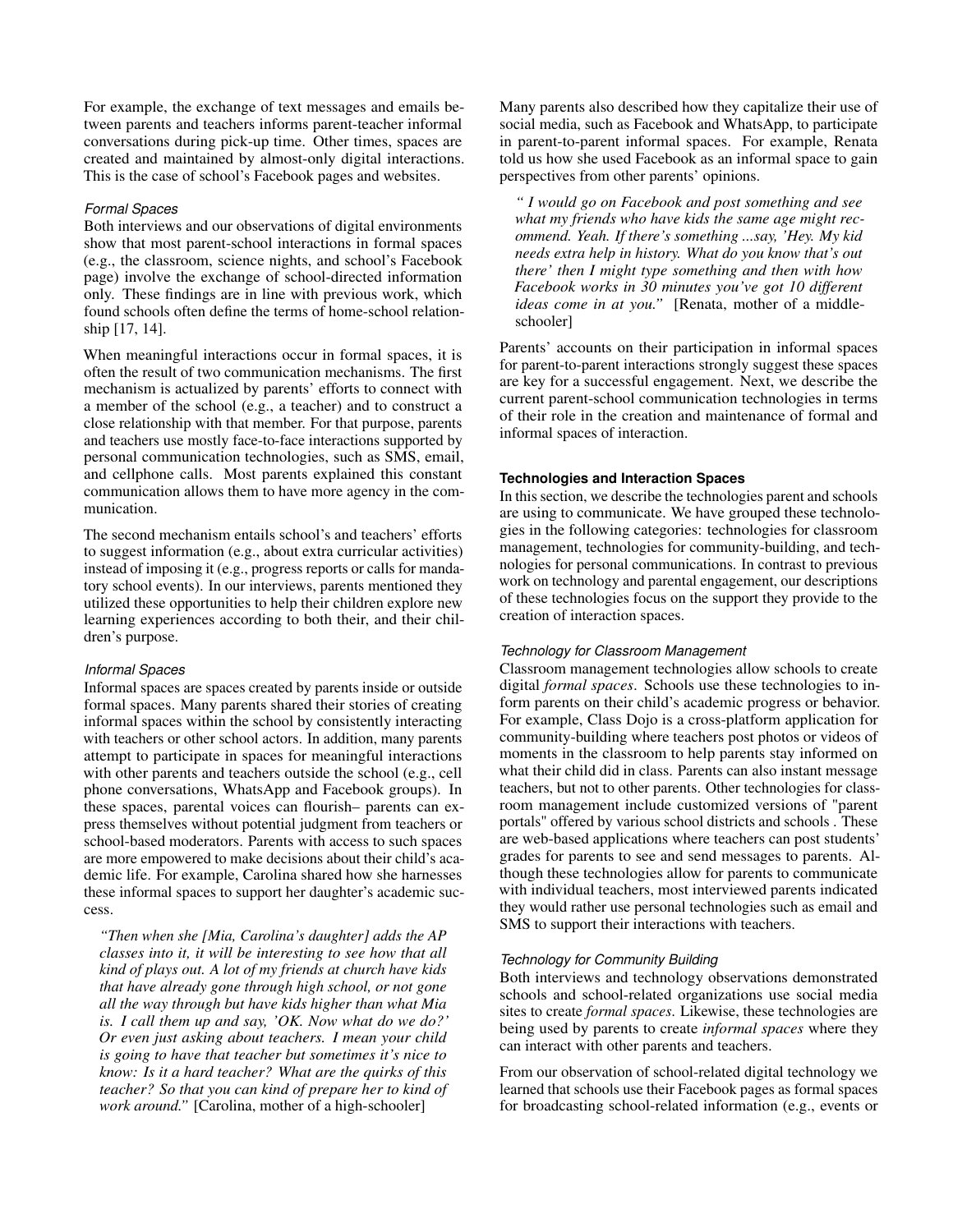general weather advice to parents). On Facebook pages, parents can post, but the school ultimately decides what content stays. Organizations associated with the school, like the PTA, often create their own Facebook groups. Schools also use Twitter to communicate with parents on more urgent matters, like a late bus arrival. In addition, many schools ask their teachers to post all classroom related information on school-hosted blogs.

Our interviews, as well as our observations showed how many parents use social tools to self-organize into *informal* communities with other parents and teachers. Miranda, for example, shared how useful a "Mom's Google group" was to her.

*"A lot of the moms in the class, we're on a Google Group, so we'll all email each other when there's different events coming up, or when there's an educational thing that we want to bring to the school."* [Miranda, mother of a pre-schooler]

We observed that in these spaces parents can share information that represents their interests and experiences, like questions on child-rearing, or children-related social events outside of the school.

# *Technology for Personal Communication*

As a whole, the data we collected highlighted that parents and schools use technologies such as emails, text messages, and phone calls to foster different types of spaces. These technologies support parents' efforts to create *informal spaces* within the schooling environment. On the other hand, schools use such technologies to extend their *formal spaces* outside the school boundaries.

Many parents we interviewed frequently strove to construct strong relationships with school actors, which include teachers and administration staff. These relationships allowed them to create informal spaces of interaction that afford a two-way communication in which parents felt they could influence life in schools. To foster these spaces parents still preferred using opportunities for face-to-face interaction such as stopping by the school, visiting the class, showing up to conferences, and even volunteering to help in class. However, our interviews highlight that communication through personal technologies such as email, text messages, and phone calls are key in helping parents pave the way for creating and maintaining those informal spaces. Tamara, explains how she depends on these technologies to develop a sense of closeness with her daughters' teachers.

*"All of her teachers, I develop close relationships with them. I even have their cell phone numbers. We email sometimes. I might just stop up to the school to visit the class or check in on her. But a lot of times if I can't get them at the school I always try email first. But I ask them if they don't mind me having their cell phone number, and most of them never mind. So, yeah. I have a lot of access to her teachers."* [Tamara, mother of a middle-schooler]

In addition, parents, such as Pablo and his wife, use these technologies to activate informal spaces of interaction with other parents.

*"What will happen generally is we don't email her friends' parents a lot, but let's say we hear something from our daughter about a camp that one of her friends went through, we may either wait until we see that parent and talk to them about it or we send them an email. So technology does facilitate that and like I said, I bet my wife emails and stuff more than I know, because she won't copy me on things like that, but she uses word of mouth but she also uses texting and emailing to ask."* [Pablo, father of a middle-schooler]

Our observation of existing technology shows that schools and teachers also use personal technologies, but their purpose is to strengthen the presence and outreach of existing textitformal spaces. For example, teachers use email to inform parents about their child's in-class activities and progress. Schools often use text messages, phone calls, and emails to send mass messages to every parent. Mass messages are read-only and do not allow replies.

# **Issues to Further Explore**

Our analysis of existing technologies revealed four critical issues that the design of current digital tools needs to address: (1) inflexibility in the boundaries of digital spaces, (2) inequality, (3) fragmentation and inconsistency of information, and (4) lack of relevant non-academic information. In this section, we discuss these issues in detail.

# *Inflexible Boundaries of Digital Spaces*

Parent interviews reconfirmed the ecological nature of effective parental engagement. Within this ecology, parents interact with different teachers, parents, friends, and relatives. As a result, the existing formal and informal spaces in the physical world often have ill-defined boundaries. For example, a formal space could entail the whole school (parents, children, all teachers, etc.), or could only entail one parent and one teacher (e.g., parent-teacher conferences). Likewise, parents can have an informal space where they interact with parents and teachers from different grades and schools. For example, Esther explains how she has leveraged the knowledge of other friends who are parents to receive advice on a better school option for her daughter.

*"I wasn't that thrilled with the [child's school] experience. So, I was kind of looking for stuff on my own, trying to be an advocate for my daughter and just finding what I could find online. Then when this came up again, my friend who is an attorney said, 'Oh, you forgot about the IB Program', because we were looking at alternatives. I said, 'You know what? I had that in the back of my mind, but I kind of forgot it was there."'* [Esther, mother of 2 middle-schoolers]

It is flexibility in terms of space boundaries what allows parents to garner information for making decisions about how to support their children's education. However, our investigation revealed that the design of existing technologies does not fully account for such flexible boundaries. In these regards, the support of technology to the creation and maintenance of spaces is either too spread out or too restrictive.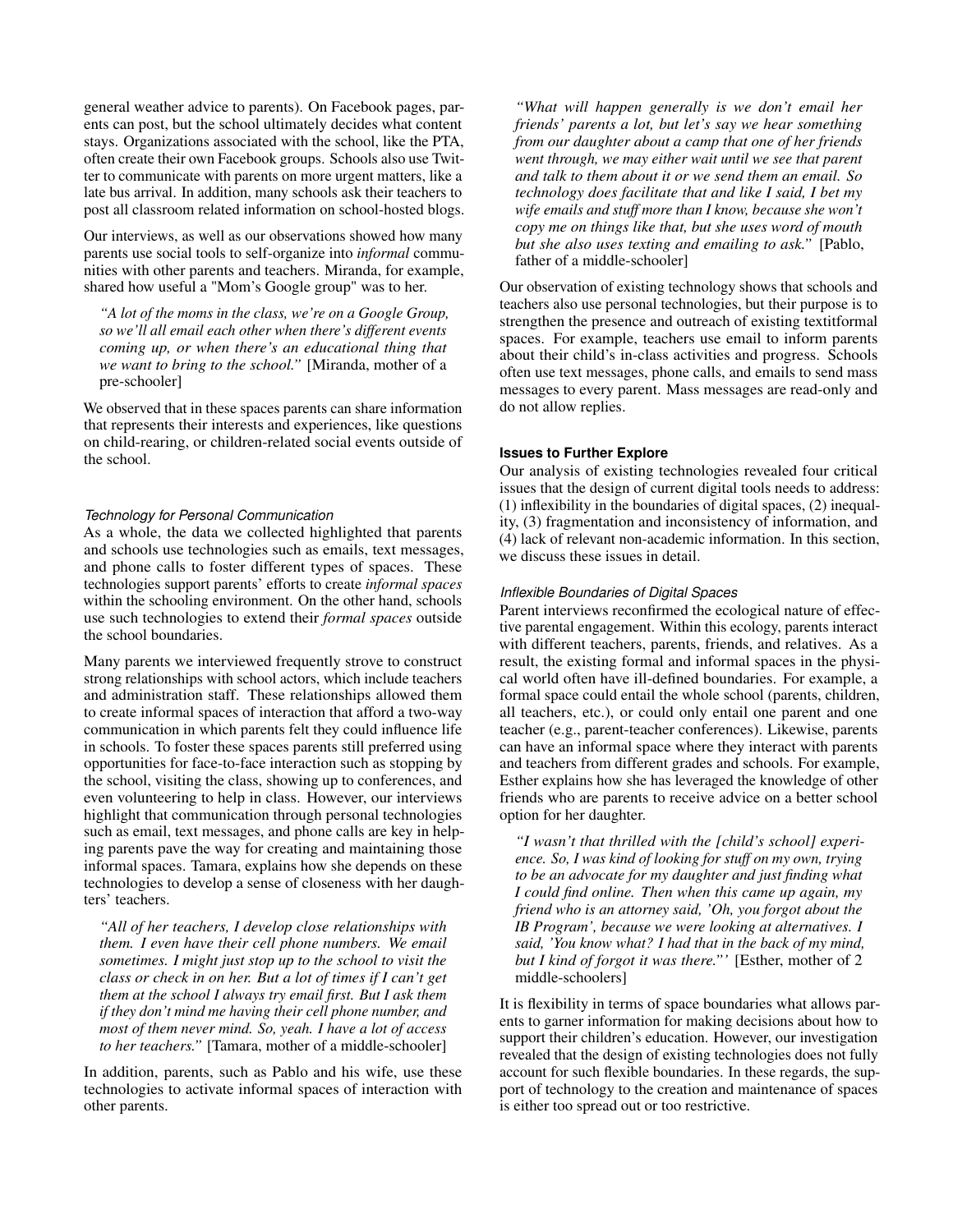From our technology observations we learned that, Class Dojo, for example, restricts interactions by only allowing parents to interact with parents of the same classroom. And even then, it constraints possible ways to interact by only allowing parents to communicate with others through comments they can post on school's and teachers' posts. This lack of opportunities for parents to connect with others hinders possibilities for parents to expand their presence within the parenting ecology. Something similar happens with technologies that support informal spaces between parents and teachers, such as email and SMS. These technologies are good at reinforcing a notion of connectedness and closeness. However, they do not support parents ability to engage in meaningful interactions with more members of the parenting ecology.

In contrast, we observed that technologies such as Facebook allow too many individuals of the parenting ecology to come together. This also impacts negatively opportunities for meaningful interactions. For example, a parent-led Facebook group can have up to 200 to 300 members. This suggests that these digital environments can become overwhelming for many parents. In addition, although members from Facebook groups could include teachers from different classes and even parents from different schools, participation is coming often from the same people. Thus, such technologies discourage many parents from connecting with others in meaningful ways.

# *Issues of Inequality*

Our observation of existing technology demonstrates that these tools do not adequately support equitable participation among all members of the ecology. This, unfortunately, prevents parents from establishing their presence in the schooling social system.

Technologies specifically designed for supporting formal spaces assume schools should be in charge of initiating communication with parents. For instance, in Class Dojo, teachers have to first post content before parents can make a response. Likewise, in parent portals, teachers generally have to update the site with assignments and grades so that parents can react accordingly. Consequently, parents' roles in these systems are more reactionary and they have little agency.

Even technologies like Facebook, that have not been explicitly designed for schooling endeavors, reinforce inequities. This tends to happen both in formal and informal spaces, and is the result of different design decisions. For example, the establishment of a page ownership (e.g., whoever creates the page owns it) tends to shape participation in digital formal spaces. In these spaces, posts by parents on a school Facebook page can be dismissed or even deleted by school administrators. Although it could be argued that parents are given some voice by being allowed to post, their voices are vulnerable to strict moderation and censorship by a higher, more powerful authority. This, in turn, can make parents feel like the school does not value their opinions. Informal spaces supported by Facebook groups also raise issues of voice. These groups have the potential of broadening parents' access to members of the school ecosystem. However, the interactions we observed in Facebook pages stress that parents need to be cautious of what they post in these groups. Certain topics, such as complaining

about a teacher, could get parents in trouble with teachers or school administrators.

In addition, both formal and informal spaces on Facebook lack mechanisms to foster equitable integration of potentially marginalized parents. We observed that in these online communities a select group of members with privileged voice establishes the etiquette and social norms of the space. Parents who are not aware of these norms could, therefore, feel hesitant to participate because of their lack of knowledge of the type of questions or responses that are appropriate. For example, an immigrant parent may not understand what a potluck means and may feel it is inappropriate to ask teachers to further explain the concept. Tacit knowledge is best learned through peer-to-peer communication. As peer-to-peer communication is either restricted or hard to achieve in these spaces, parents are not given the opportunity to teach or learn some of this knowledge.

# *Fragmentation and Inconsistency*

Both our observations of technology and our interviews revealed that current technology fragments parent-school interactions by distributing information via too many channels of communication. Schools frequently use SMS, Twitter, Facebook, emails, and paper notifications to send information to parents. This issue of fragmentation is worsened by the fact that none of the existing channels can satisfy all the needs of the ecology. For example, Class Dojo allows parents to see what is going on in the classroom, but does not show grades. Parent portals allow parents to see grades, but not what is happening in the classroom. Such high fragmentation can hamper meaningful interactions by overwhelming and preventing parents from making sense of the received information. Parents, such as Monica and Karl, told us how this fragmentation affected their ability to understand the context of the information.

*"I know [my child's school has been good. They have already invited us to join the Facebook page. If you do Twitter, join this. We got a 16 page newsletter from the PTA in May. I'm like, 'How long is this thing?' But it was great. It gave me so much information. But then because I've never done this before I'm like, 'Is that who I am going to get my information from, the PTA? Or is it going to be from the Facebook page?' How does that work? I don't know."* [Monica, mother of 2 middle-schoolers].

*"We talk [with teachers], pretty much regularly. For the most part...If I don't get a phone call at least once a week...giving me an update...I get emails. These are the assignments that are due next week, so I hear from them pretty regularly...and it kinda gets a little cumbersome because with one in high school and one in middle school...there are about 8 different teachers that will contact me \*snaps fingers\* back-to-back, and it seems like they always come at the same time for information. "* [Karl, father of two middle and one high-schooler]

Inconsistency in the way information is managed in some digital formal spaces is also an issue. Parents, such as Marina, told us how this affected their engagement.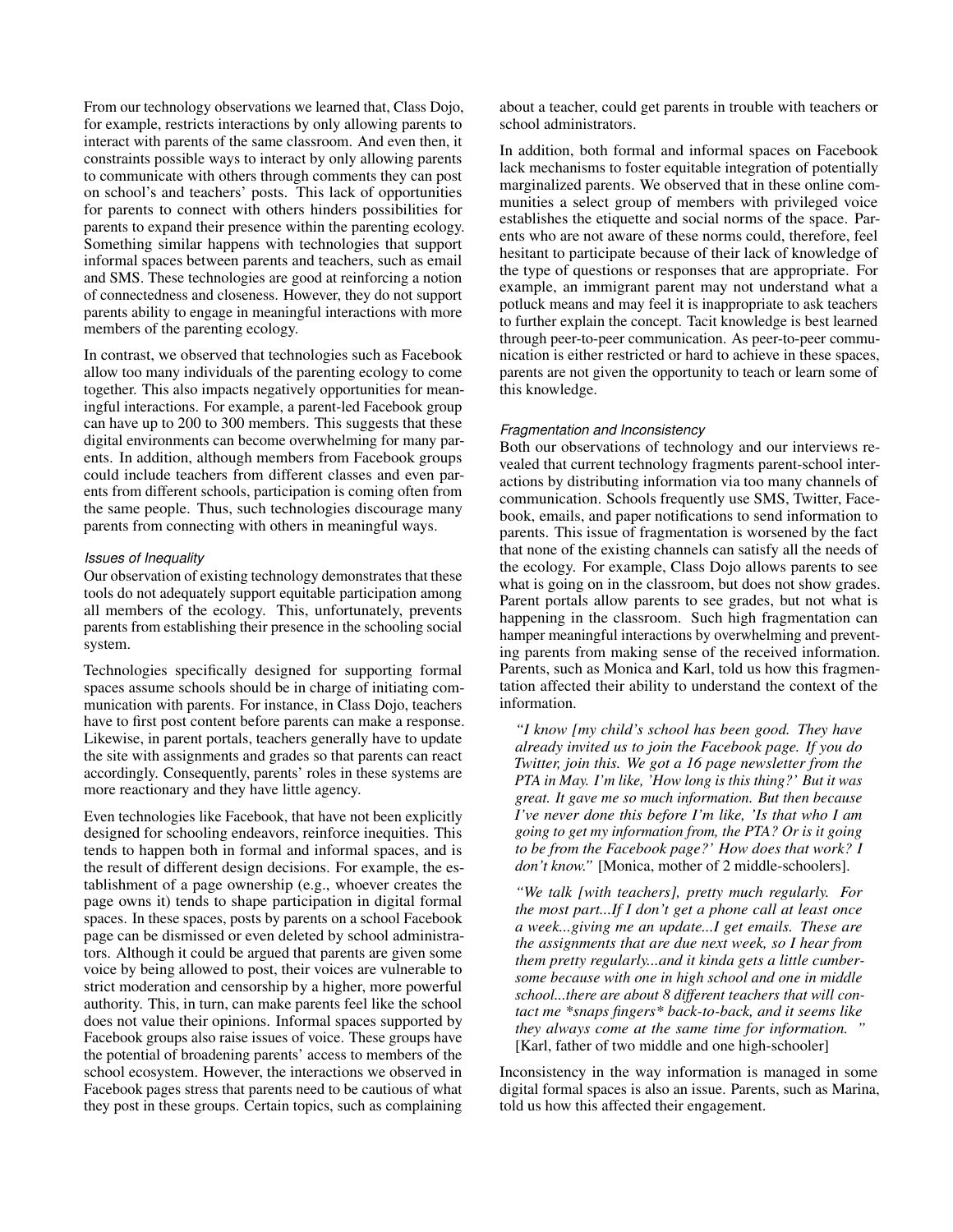Marina (M):*" Because communication is an issue, so we do rely on other parents in the similar grade and we get information about what they are doing in their classrooms and stuff like that, we get information. But some teachers are very good in posting things online so we can go and visit their website and get information and some are not."*

Interviewer (I):*" So do you wish there was more interaction with his teachers?"*

M:*" I don't ... I don't really wish for that. It's not going to change our life in any way but I do feel that if they had a website set up and there is information updated on a regular basis, it does help the child and the parents to kind of stay ahead and be prepared for it."* [Marina, mother of a middle-schooler]

This inconsistency forces parents to seek other mechanisms to access relevant information about their children. Anahi shared how she relies more on her child's memory that on the information delivered by digital formal spaces.

*"The teachers, most of them have websites that let you know when things are coming up. Not all of them do or they are just not able to keep it up or whatever. I understand that too. So just kinda a variety of ways between websites and him telling me and most of the time remembering to study. I just keep asking him, 'Do you have anything coming up this week?' He's usually pretty good about remembering. That's probably the most reliable, is him."* [Anahi, the mother of a middleschooler]

The information inconsistency of formal spaces negatively affects engagement. It can discourage parental intentions to construct a close relationship with the teacher. This might not be a problem for parents who have already strong connections with other members of the ecology. However, for parents who depend on their relationship with the school and the teacher, inconsistency can impact the entire parent-school relationship.

#### *Lack of Relevant Non-Academic Information*

Current technology supports sharing academic information well. Applications like a school district's parent portal, Class Dojo, and even email can easily, and sometimes immediately, update parents on their children's academic progress. Parent interviews, however, confirm that successfully engaged parents strive for access to nonacademic information important to their child's academic success. Engaged parents, like Jaime, are not hesitant to move beyond the information teacher provides to find out how to provide extra-curricular learning opportunities to their children. He describes the mechanisms he uses to select and garner ideas for learning experiences:

*"Usually every summer we have something that I try to plug them into. A lot of times it's art stuff, because that's hard to fit in and I do consider that academic, because involves a lot of the problem-solving. I sort of watch the kids who are moving and shaking in the school. I'm usually friends with the parents. So word-of-mouth as to 'what is your kid doing this summer?' and then you start finding out about opportunities that may be really good.*

*I find good stuff, I bookmark it or stick it in a folder, and I write it down. Is she going to apply this summer for this program, and when does she need to apply next summer for another program? You kind of put them in the back of your mind so that you might know what some of the criteria might be so that your kids can be ready to be a competitive applicant for some of the programs."* [Jaime, father of 2 high-schoolers]

On the other hand, parents who have issues engaging with the parenting ecology, face a limited access to other members who can share with them opportunities to better assist their children. Their access usually depends on how well they know how to search information or how good their relationship with teachers is. As a result, many of these parents are either not aware of existing opportunities or cannot find opportunities that suites their constraints. For example, Leonor, a working mother of a middle-schooler, shared that her daughter had no regular exposure to non-academic educational support (e.g., out-of-school programs, museum visits, educational books). Her answers suggest this lack of exposure is a result of a lack of interaction with other members of the ecology.

Interviewer: *"What about educational books?"* Leonor: *"I bought some for her for Christmas."* I: *"What books did you buy?"* L: *"I bought like a math book and some writing books.*

*Those are the ones she needs help with the most, her writing skills and math."*

I: *"Okay. How did you find those books?"*

L: *"I just looked."*

Gabriela and Rosa told us how hard it has been for them to look for opportunities on line alone.

*"So, she's interested in everything STEM, you know. I'm challenged with the cost of after-school programs, summer programs. I was online today googling around for affordable programs. There are camps at [local college], they mostly have programs for high school kids. Then I did find something on the Boys and Girls site. Try to get the ball rolling."* [Gabriela - mother of a middleschooler]

*"He's brought home some things from school, even on the engineering route, just some of them are really expensive. So it's hard to...you know kind of figure that out. Some of the programs, like at colleges, like [name of a local college] or whatever, some of the programs are, you know, pretty expensive. You know like \$3,000 to do something like that. So it's kind of hard to."* [Rosa mother of a 16 year-old]

Our findings show that existing technologies hosted by schools are not effectively connecting parents to the rest of the ecology. Moreover, parents who struggle the most with making connections are not tapping into informal spaces to build those connections on their own. Despite technology facilitating some teacher to parent communication, our interviews indicated that this was not enough for parents to be effectively engaged with their child's education. In order to give all parents the opportunity to engage, parent-school technologies need to go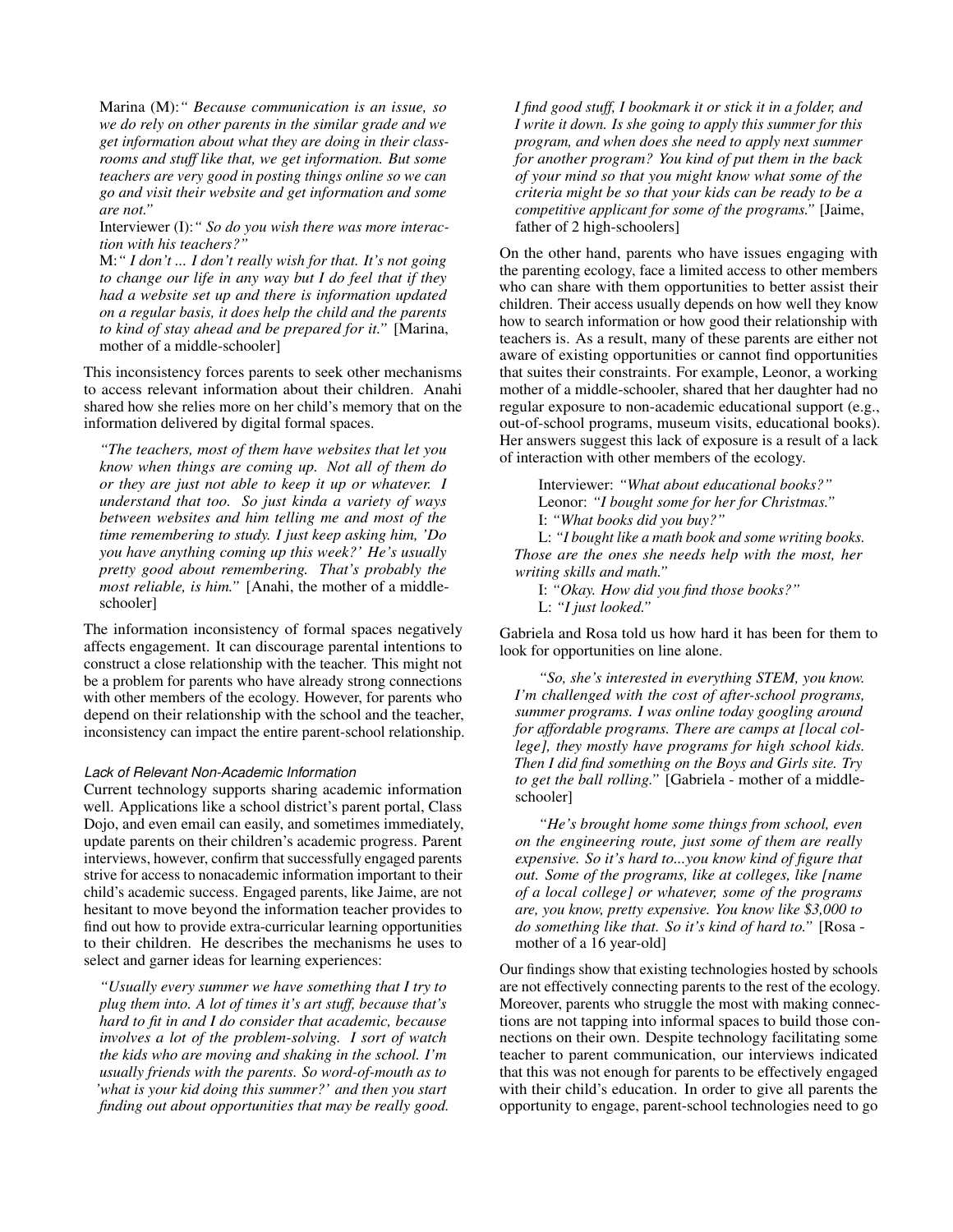

<span id="page-7-0"></span>Figure 1. Interaction Space Overview





<span id="page-7-1"></span>Figure 2. Single Interaction Space

beyond providing academic information in three main ways. They need to: 1) enable parents to engage with teachers and other parents in more equitable and open manner, 2) create connections across groups, and 3) expose enable parents to make the most out of the available learning opportunities.

#### **DESIGN GUIDELINES FOR INTERACTION SPACES**

The findings indicate that current technologies do not support community-building amongst members of the parental ecology. Four issues were identified: inflexibility in the boundaries of spaces, fragmentation and inconsistency of information, inequity, and lack of relevant non-academic information. To address these issues, we propose a set of design guidelines for digital interaction spaces. These guidelines will allow parents and school actors (teachers, staff, etc.) to engage in meaningful interactions and come together as an equitable community. (Figure [1\)](#page-7-0). In the following sections, we describe the proposed design guidelines and suggest possible technological approaches that could be used to realize them.

#### **Support Equitable Informal Spaces**

Our findings showed that *informal spaces* are key for parental engagement. These spaces allow parents to connect with other members of the ecology and learn from them. Thus, an interaction space that fosters the parenting ecology should offer members (parents and teachers) equal opportunities take the lead in the communication and on forming groups with other members. To enable equitable opportunities for all members of the space to issue their voice, an interaction space must strive to safeguard privacy and security-a balance that is hard to achieve. Different types of conversations require different levels of privacy. For example, in a conversation around teacher

performance, there may be a chilling effect if a parent knows a teacher can view the conversation. Utilizing privacy-by-design principles, parents can have conversations with other parents or form groups that allow proper privacy controls.

# **Allow Members to Define Community's Boundaries**

Parents do not always connect with parents or teachers from their children's school. Our findings demonstrated that successfully engaged parents transcend the boundaries of the school. In fact, parents can connect and align themselves along a variety of identities, such as ethnicities (e.g., parents of black students in private schools of Chicago) and special needs (e.g., parents of autistic children in rural areas). In addition, as we learned during our technology observations, extremely large formal and informal spaces tend to hinder meaningful interactions. An interaction space should allow members to define the boundaries that best suit their social and communication needs so as to enable all users to exercise their voices.

# **Augment Opportunities for Connection**

Avenues for information exchanges can maximize resourcefulness of the entire community, increase the diversity of voices and perspectives, and facilitate meaningful interactions. Instead of just a single interaction space, where one community comes together (Figure [2\)](#page-7-1), there can be multiple interaction spaces, each with their own configuration and properties (Figure [3\)](#page-8-0). For example, each space can be a single grade or class. A huge challenge for multiple spaces is the ability to effectively leverage the tacit knowledge of the whole community. This could be addressed by introducing machine intelligence to the system. Approaches such as a generative profile building can allow members across spaces to communicate. For example, a teacher from the third grade, can reach out a teacher from sixth grade to ask a specific question, or a parent (from space A) with some specialized knowledge can help his/her peer (from space B) with a special question.

#### **Provide a Unified and Organized Source of Information**

An interaction space that enables meaningful interactions amongst members should also address issues of fragmentation of information. Our findings showed that numerous channels of communication often bombarded parents with information, which hindered their ability to make sense of that information. An interaction space should offer a unified channel of communication that gathers and integrates information from other channels. Members should be able to define the type and frequency of information they receive. In addition, information in this space should be organized and streamlined in a way that is meaningful for parents. Automation mechanisms fed by user preferences could be used to achieve this goal; for instance, the space can leverage options such as crowd-sourced tagging (e.g., similar to online Stackoverflow forums) or automatictopic tagging (e.g., similar to the question-answering platform Quora) or a combination of these.

An interaction space should avoid becoming yet another tool that parents have to learn to use to keep up-to-date with school. To address this issue, we suggest leveraging parents' existing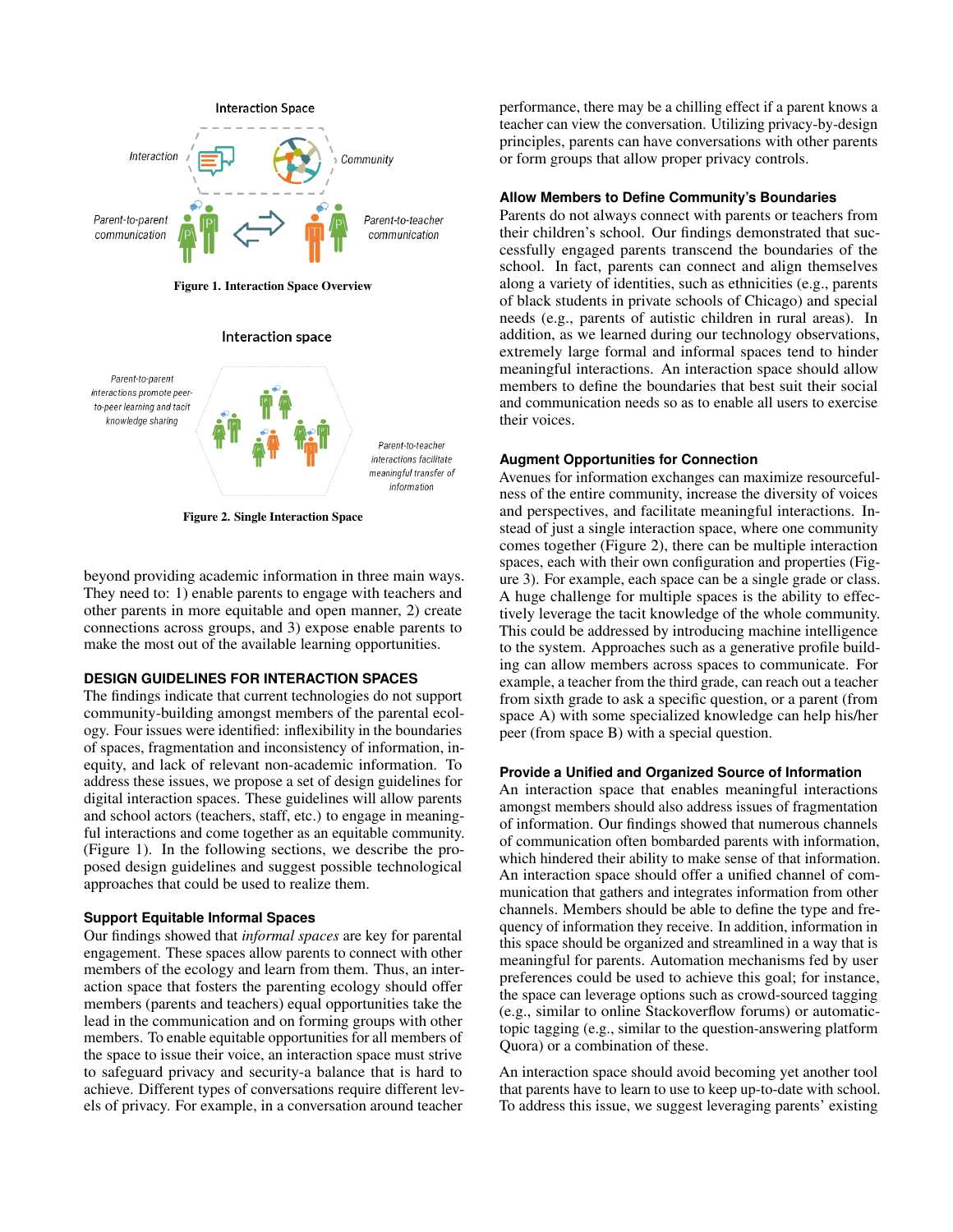

<span id="page-8-0"></span>Figure 3. Connected Interaction Spaces

knowledge of current technologies (e.g., parent portals, Facebook, text messages, and emails). Features of the interaction space should be inspired from familiar platforms to reduce the learning curve to increase adoption.

# **Enable Access to Relevant Information**

Access to relevant information, both academic and nonacademic, is vital for parents. We found that successfully engaged parents often resort to a group of teachers and peers as their go-to people for accessing key information. For many other parents, however, effective go-to people are harder to identify. This is especially true for parents who are new to the community or lack social capital or both. Interaction spaces should allow for information to be decentralized and delivered to members of the community in a way that is meaningful to them.

A potential approach for satisfying this guideline is to leverage machine intelligence. The intelligence can match opportunities, parents, events, etc. by indexing the relevant information. Topic modeling techniques can distillate key points in people's interactions. Using the topics most discussed by a user, a profile about that user can be built over time in a generative manner. For example, if the parent of a child engages in a lot of discussions around college opportunities, the system can use natural language understanding and topic modeling techniques to add tags to the said parents profile dimensions. When a new member asks for recommendations on funding opportunities to attend college (a previously indexed topic), the space should have intelligence in the back-end that curates and channels questions to the appropriate parties.

#### **Make it Matter**

Understanding and leveraging motivation of parents is important in designing the space. Broadly speaking, we can design the space taking advantage of parental motivation in three areas: benefit to the child, relevant nonacademic information, and peer-based social communities. In terms of benefit to the child, parental engagement (or lack thereof) about the education system impacts the child's education [\[16,](#page-9-2) [12,](#page-9-17) [4\]](#page-9-22). As a result, there is value in seeking out meaningful engagement with other parents and teachers.

As our findings revealed, parents want to access relevant nonacademic information. This entails information about extracurricular activities, as well as information around social

and cultural norms. For instance, issues around how long should a child stay for a sleepover, what to bring to a potluck, how to organize holiday events in a school, etc. Even if a parent is knowledgeable and successfully engaged to the parental ecology, incorporating a diverse perspective can improve the knowledge base and allow for better parental engagement.

There is also a social benefit to parents if they are engaged. Parents can meet other people who are in similar life stages and motivated by a common goal of engagement in their children's education, which can foster membership into a community. Such facilitated interactions become even more important for working or busy parents who may not have many opportunities to engage in communal activities. In an inclusive environment, parents may feel less intimidated to voice their feelings and concerns.

# **RESEARCH AGENDA**

There are areas such as privacy, community management, compliance, and sustainability that require further investigation to make the proposed design guidelines robust. The following sections go over the need to investigate further across those four areas.

- Privacy-related issues: Since discussions in the interaction space can involve sensitive information, such as grades or (physical and mental) health related, it is important to establish the right balance between privacy and security. To develop privacy-by-design principles, it is relevant to further investigate topics such as cultural factors and the role of anonymity in parent-school interactions.
- Community Management: Stewardship of the community is important. However, mechanisms to establish policies and codes of conduct should be designed considering the need to foster equitable interactions. Exploring infrastructures that allow communities to develop codes of conduct should be investigated, rather than assuming a one-size fits all approach.
- Analytics: Assessing the impact of an interaction space on parental engagement is key for its sustainability. There is a range of methods that could gather data related to parenting and schools. For example, data on interaction dynamics such as number of messages, average length, and overall sentiment, could be collected to get a rough sense of user engagement. Computing network dynamics, density of network, and average activity in the network could gauge engagement at a sub-group or group level. Further investigation is needed to determine the most optimal criteria of analysis.
- Formative research with school actors: While our study was focused on parents needs, formative research with school actors (teachers, staff, and administrators), is important as they are essential parts of the interaction space. For an interaction space to be successful, it will need to meet the requirements of all actors, including issues such as teacher workloads, and administrative challenges in communicating with parents.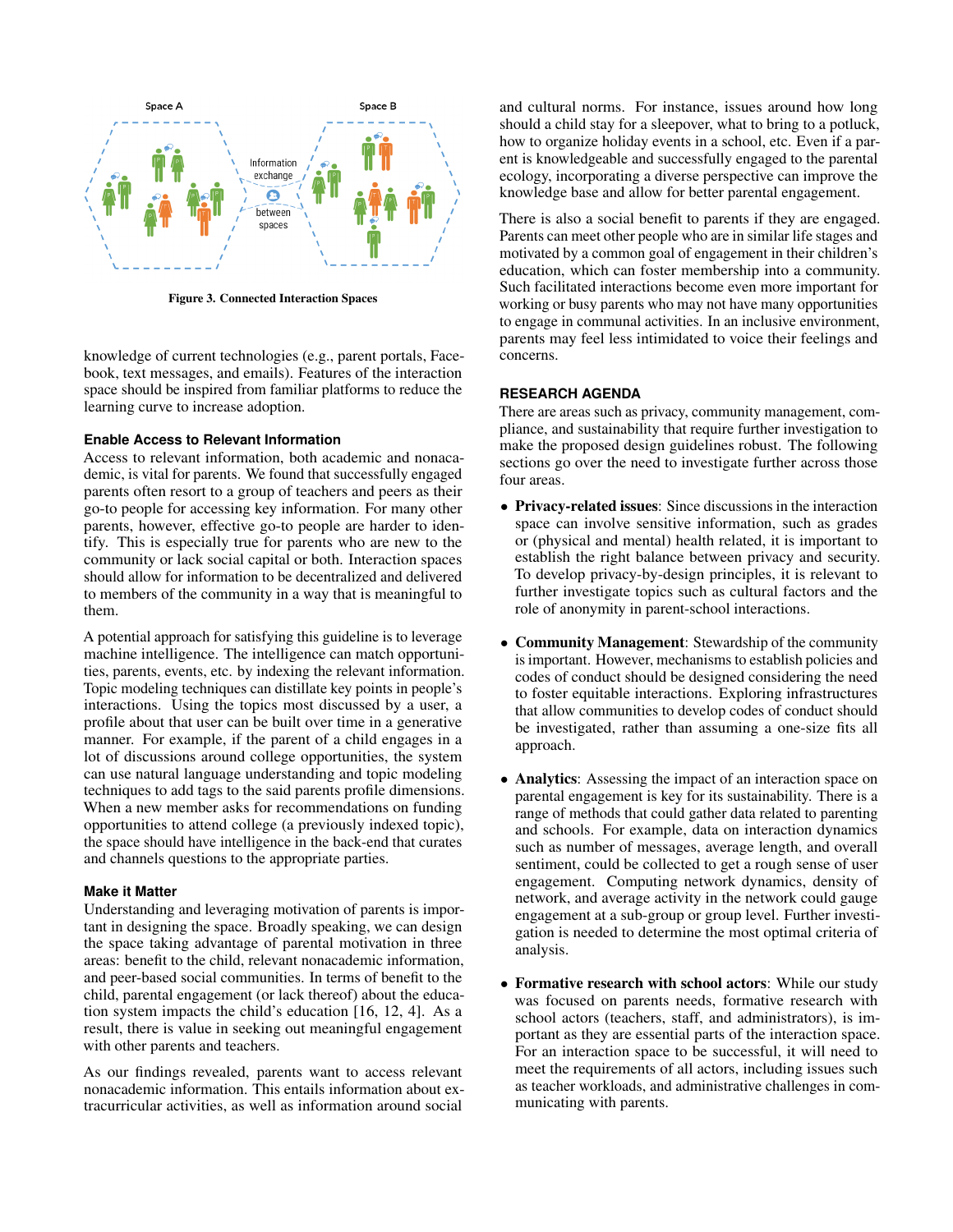# **CONCLUSION**

Parental engagement should be considered a relational phenomenon that depends on interactive relationships between parents, teachers, and other school actors in the school environment [\[1\]](#page-9-7). Our findings reveal critical issues that are not supported by existing technology, restricting meaningful communications within the parenting ecology. To address these issues, we proposed design guidelines for an interaction space and suggest possible technological approaches that could be used to realize them. The interaction spaces in our platform go beyond the communication realm and support parental engagement through community-building. Technology needs to go beyond just facilitating a space for communication. It needs to enhance the inherent dynamic and social component of the communication.

# <span id="page-9-7"></span>**REFERENCES**

- 1. Angela Calabrese Barton, Corey Drake, Jose Gustavo Perez, Kathleen St Louis, and Magnia George. 2004. Ecologies of parental engagement in urban education. *Educational Researcher* 33, 4 (2004), 3–12.
- <span id="page-9-16"></span>2. Ronald A Beghetto. 2001. Virtually in the middle: Alternative avenues for parental involvement in middle-level schools. *The Clearing House* 75, 1 (2001), 21–25.
- <span id="page-9-0"></span>3. Aprile D. Benner, Alaina E. Boyle, and Sydney Sadler. 2016. Parental Involvement and Adolescents' Educational Success: The Roles of Prior Achievement and Socioeconomic Status. *Journal of Youth and Adolescence* 45, 6 (2016), 1053–1064.
- <span id="page-9-22"></span>4. Eugenia Hepworth Berger. 2003. *Parents as partners in education: Families and schools working together*. Prentice Hall.
- <span id="page-9-8"></span>5. G. P. Carreon, C. Drake, and a. C. Barton. 2005. The Importance of Presence: Immigrant Parents' School Engagement Experiences. *American Educational Research Journal* 42, 3 (2005), 465–498.
- <span id="page-9-1"></span>6. Rosario Ceballo, Laura K Maurizi, Gloria a Suarez, and Maria T Aretakis. 2014. Gift and sacrifice: parental involvement in Latino adolescents' education. *Cultural diversity & ethnic minority psychology* 20, 1 (2014), 116–27.
- <span id="page-9-6"></span>7. James P Comer and Norris M Haynes. 1991. Parent involvement in schools: An ecological approach. *The Elementary School Journal* (1991), 271–277.
- <span id="page-9-9"></span>8. Grace B del Valle. 2011. Using a Web-Based Program to Increase Parental Involvement: Teachers' and Administrators' Perceptions. *ProQuest LLC* (2011).
- <span id="page-9-12"></span>9. Betsy DiSalvo, Parisa Khanipour Roshan, and Briana Morrison. 2016. Information Seeking Practices of Parents: Exploring Skills, Face Threats and Social Networks. In *Proceedings of the 2016 CHI Conference on Human Factors in Computing Systems (CHI '16)*. ACM, New York, NY, USA, 623–634.
- <span id="page-9-19"></span>10. Shannon D Dries. 2014. *The influence of Parent Portal Access on Student Efficacy and Parental Involvement*. Ph.D. Dissertation.
- <span id="page-9-5"></span>11. Joyce L Epstein. 2001. *School, family, and community partnerships: Preparing educators and improving schools.* ERIC.
- <span id="page-9-17"></span>12. Weihua Fan, Cathy M Williams, and Christopher A Wolters. 2012. Parental involvement in predicting school motivation: Similar and differential effects across ethnic groups. *The Journal of Educational Research* 105, 1 (2012), 21–35.
- <span id="page-9-13"></span>13. Susan Graham-Clay. 2005. Communicating with parents: Strategies for teachers. *School Community Journal* 15, 1 (2005), 117.
- <span id="page-9-14"></span>14. L Grant. 2011. 'I'm a completely different person at home': using digital technologies to connect learning between home and school. *Journal of Computer Assisted Learning* 27, 4 (2011), 292–302.
- <span id="page-9-4"></span>15. Mara Paich Grujanac. *How does Internet Facilitated Communication impact teacher and parent partnerships?* Ph.D. Dissertation. Loyola University Chicago. <https://www.learntechlib.org/p/124606>
- <span id="page-9-2"></span>16. Nancy E Hill and Diana F Tyson. 2009. Parental involvement in middle school: a meta-analytic assessment of the strategies that promote achievement. *Developmental psychology* 45, 3 (2009), 740.
- <span id="page-9-15"></span>17. Martin Hughes and Pamela Greenhough. 2006. Boxes, bags and videotape: enhancing home–school communication through knowledge exchange activities. *Educational Review* 58, 4 (2006), 471–487.
- <span id="page-9-21"></span>18. Parisa Khanipour Roshan, Maia Jacobs, Michaelanne Dye, and Betsy DiSalvo. 2014. Exploring How Parents in Economically Depressed Communities Access Learning Resources. In *Proceedings of the 18th International Conference on Supporting Group Work (GROUP '14)*. ACM, New York, NY, USA, 131–141.
- <span id="page-9-10"></span>19. Jane E Miner. 2011. A Parental Response to Online Progress Reports. (2011).
- <span id="page-9-18"></span>20. Debra Miretzky. 2004. The communication requirements of democratic schools: Parent-teacher perspectives on their relationships. *Teachers College Record* 106, 4 (2004), 814–851.
- <span id="page-9-11"></span>21. Jill L Murphy. 2009. *Survey study of the relationship between parents' and teachers' perceptions of what constitutes effective school-to-home communications*. Ph.D. Dissertation. Walden University.
- <span id="page-9-20"></span>22. Elizabeth L Nelms. 2002. The effects of a teacher-created web page on parent communication: An action research study. *Action Research Exchange* 1, 2 (2002).
- <span id="page-9-3"></span>23. Zehra Ozcinar and Nihat Ekizoglu. 2013. Evaluation of a blog based parent involvement approach by parents. *Computers and Education* 66 (2013), 1–10.